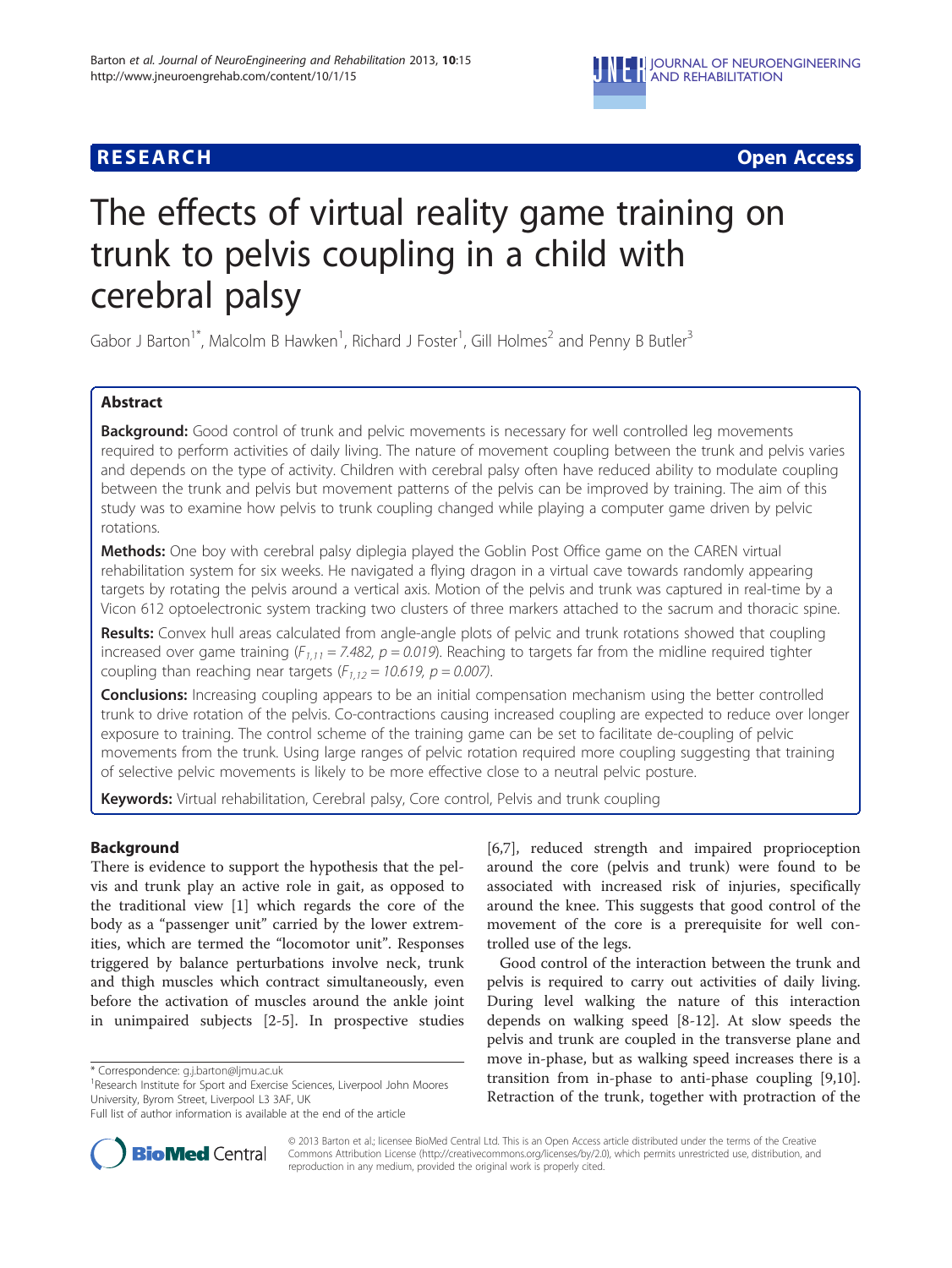<span id="page-1-0"></span>pelvis on the swing leg side, increases step length and therefore improves the efficiency of gait.

One of the primary problems in cerebral palsy is reduced selective control of movement [[13\]](#page-4-0). Altered selective motor control of the pelvis and trunk hinders efficient gait and thereby activities of daily living. Improved ability to reduce in-phase coupling between the trunk and pelvis is expected to improve gait at normal walking speeds characterised by anti-phase coupling. Activities of daily living are also expected to benefit from the reduced in-phase coupling.

Due to their central location in the body's linked chain of segments the trunk and pelvis are mechanically restricted to a greater degree than the extremities and the head. In spite of this constraint, movement of the trunk and pelvis can be altered through training [\[14,15](#page-4-0)]. There are numerous reports of successfully using custom made computer games to both test and train movement control of the upper or lower extremities [\[16-19](#page-4-0)]. Applications of serious gaming focused on the pelvis and trunk, however, are scarce. Our Goblin Post Office (GPO) training game [[20-25](#page-4-0)] is derived from the conceptual framework of Targeted Training [\[26](#page-4-0)] in that it allows sequential training of body segments from upper to lower, thereby increasing successively the complexity of the motor task. We report here some findings (from a larger training study) in which we observed changes in coupling between the pelvis and trunk when the game was controlled by movement of the pelvis.

# **Methods**

One boy with cerebral palsy spastic diplegia (age: 10 years; height: 1.34 m; mass: 36 kg) trained for 6 weeks, twice a week for 30 minutes (13 sessions in total) on our custom-made GPO computer game, developed in the CAREN system (Motek Medical, Amsterdam, The Netherlands). The child had no history of surgical intervention, and was receiving no conventional physiotherapy or core specific rehabilitation which might have influenced his responses to game training. His Gross Motor Function Classification System (GMFCS [\[27](#page-4-0)]) score of 1 indicates that he walks indoors and outdoors without limitations and can run and jump but speed, balance and coordination may be reduced. He attends mainstream education and does not have learning difficulties. On physical examination he had a 10° equinus contracture in the right ankle and bilaterally tight hamstrings (popliteal angles of 60°). The hips were offset into internal rotation bilaterally together with external tibial torsion. Muscle strength was reduced in right dorsi/plantarflexors, right hip extensors and bilaterally in hip abductors and foot in/evertors. There were positive signs of spasticity bilaterally in the plantarflexors (Tardieu 5 on right and 2 on left side), hamstrings (Tardieu 2) and quadriceps (positive Duncan Ely signs).

Ethical approval was obtained from the NHS National Research Ethics Service (07/H1014/83) and local ethics committees (Royal Liverpool Children's NHS Trust and Liverpool John Moores University), confirming that the research carried out was in compliance with the Helsinki Declaration. The subject's parent provided written consent for the study.

The subject's task in the game was to use the horn on a dragon's head to burst balloons containing letters. After one balloon target was either hit or missed, the next target appeared at some distance in front of the dragon in one of four unpredictable locations (Figure 1). Forward speed of the dragon through the virtual cave was controlled by the game software, the subject controlled left- and rightward movement (speed) of the dragon by rotating the pelvis about a vertical axis in a high kneeling posture. This posture was used to simplify control requirements by eliminating the complexity of ankle motion. High kneeling ensured that the pelvis and trunk remained in the same relative posture as standing, thus giving a more realistic training opportunity. Motion of the dragon and location of the targets were confined to a single horizontal plane. Rotations of the pelvis and trunk about a vertical axis were captured by tracking the 3D orientation of two triangular clusters of three retro-



Figure 1 The Goblin Post Office game. The dragon flies forwards through the cave at a speed set by the game software, and individual targets appear at some distance ahead unpredictably in one of the four horizontal locations shown. The subject directs the dragon towards the target by left- and rightward pelvic rotation, registered by a triangular array of reflective markers. A second set of markers registers trunk motion, enabling evaluation of trunk to pelvis coupling.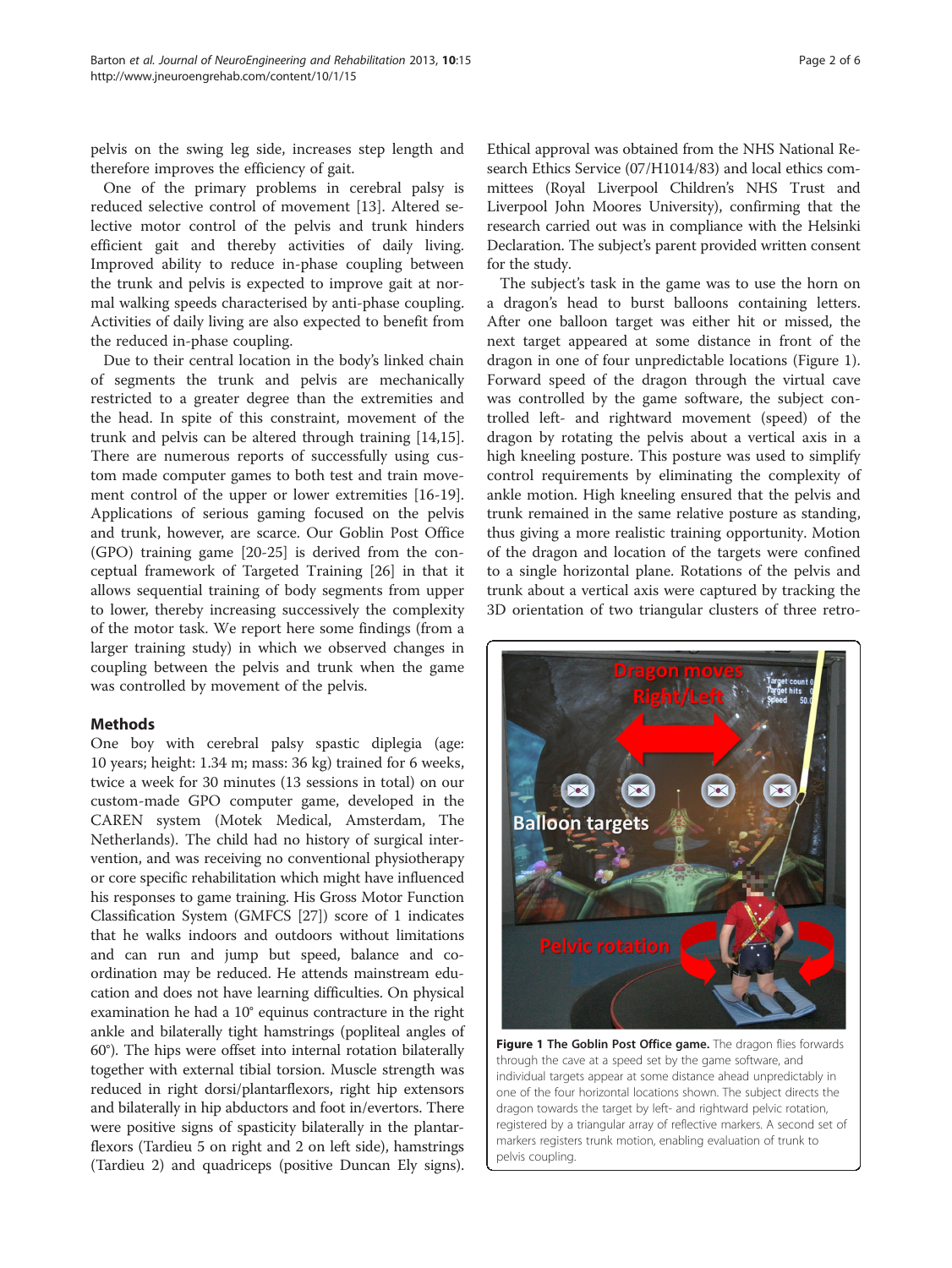reflective markers placed over the thoracic spine and on the sacrum. Neither rotation of the pelvis about the left/ right axis (tilt), nor trunk rotations about either axis, had any effect on the motion of the dragon. At the beginning of the first training session the control scheme of the game was explained to the participant and he played the training level of the game which responded to rotations of the pelvis but the dragon was not moving forwards.

To quantify coupling between the trunk and pelvis, angle-angle plots of trunk and pelvic rotation, normalised to their respective ranges of motion over all sessions, were generated for sections of gameplay between consecutive targets. The area of the convex hull containing all data points of the angle-angle plot was calculated using the CONVHULL function in MATLAB (The Mathworks, Natick MA, USA). This area was used to quantify the level of coupling between the trunk and pelvis (Figure 2). Low values of Area indicate tight in-phase or anti-phase coupling and high values indicate a lack of association between rotation of the trunk and of the pelvis.

## Results

Angle-angle plots from the first session showed a low level of in-phase coupling between the pelvis and trunk, indicated by higher Areas of the convex hull. In the final (13th session) at the end of the sixth week the angleangle plots showed tighter in-phase coupling with



reduced Areas of the convex hull indicating a more synchronised rotation of the trunk and pelvis (Figure 3).

Values of Area were not normally distributed, but a natural log transform corrected the distribution (logArea). The mean, maximum, minimum and standard deviation of logArea over all targets (trials) were calculated for each Session. Regression of mean logArea against Session showed that mean logArea reduced significantly over the training sessions  $(F_{1,11} = 7.482, p =$ 

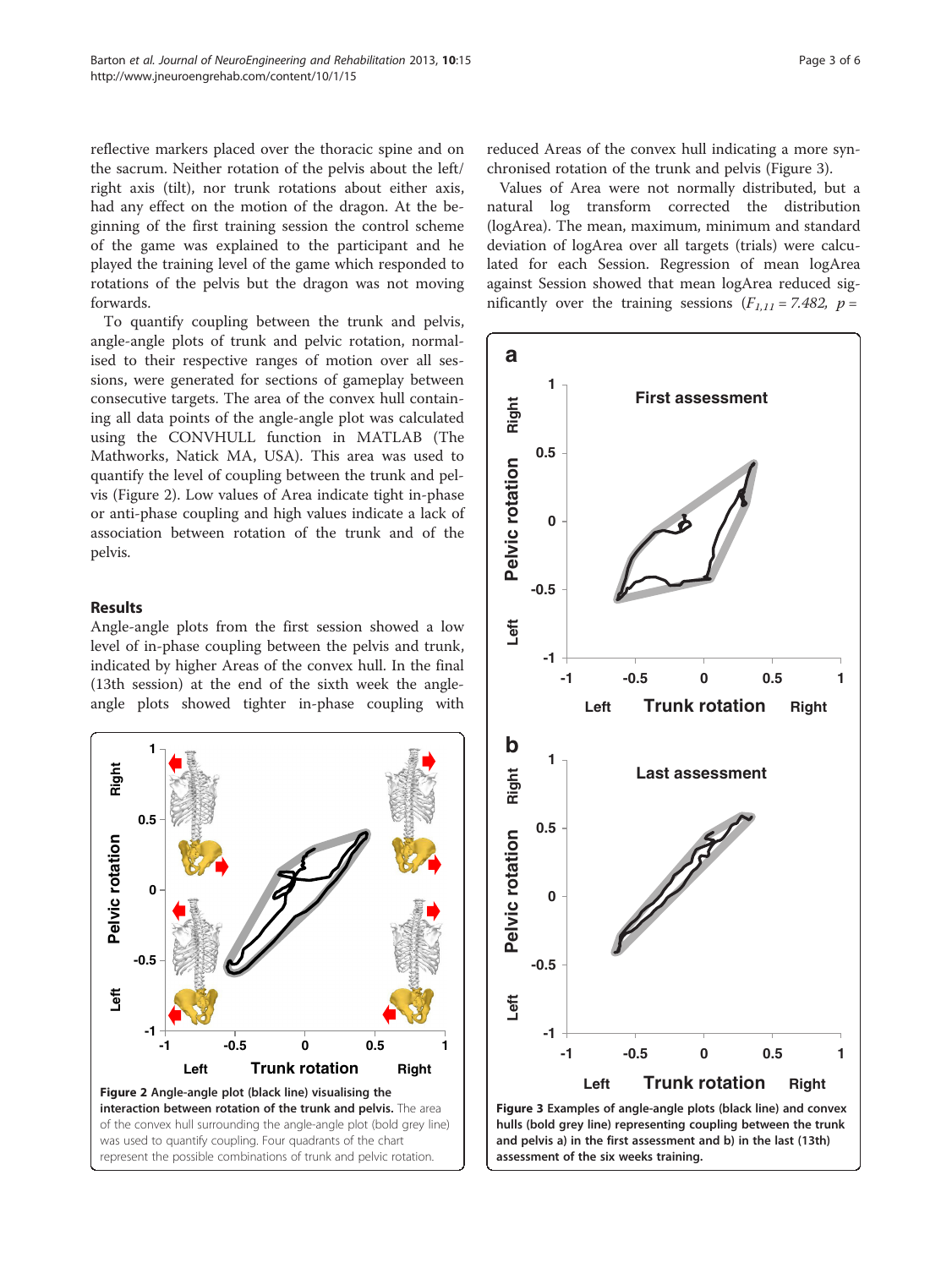0.019), Figure 4. This, however, concealed more complex behaviour. The maximum logArea did not change over the training sessions, but the mean and minimum logArea reduced significantly as training progressed. As the maximum and minimum values are not unbiased measures of data spread values of Mean  $+ 2 \times$  STD and Mean  $-2 \times$  STD of logArea were used instead in regressions against Session. The difference in slopes seen with maximum and minimum values was again present (Figure 4: regressions: Mean +  $2 \times STD$   $F_{1,11} = 0.539$ ,  $p = 0.478$ , Mean - 2 × STD  $F_{1,11} = 15.526$ ,  $p = 0.002$ ).

Due to their spatial distribution, reaching half of the balloon targets required less pelvic rotation (Near targets) than reaching the other half (Far targets), Figure [1](#page-1-0). Separating the means of logArea for Near and Far targets for all the Sessions, a paired t-test showed that trunk to pelvis in-phase coupling is stronger for Far targets than for Near targets (Figure 5),  $t_{12} = 3.259$ ,  $p = 0.007$ .

## **Discussion**

Over the period of six weeks while targeting movement training to the pelvis in a patient with cerebral palsy, a gradual development of increased coupling of the pelvis to the trunk was found. This strategy improved performance during gameplay which we have reported elsewhere [[22\]](#page-4-0) but improved selective movement control of pelvic rotation was not achieved. Previous findings indicate better movement control of the trunk in comparison to the pelvis in children with cerebral palsy during computer based game-play [[25](#page-4-0)]. The tighter coupling of the pelvis to the trunk appears to be a compensatory mechanism which enables the child to improve control of the pelvis indirectly by locking it to the better controlled trunk.

Co-contraction, that is simultaneous activation of agonist and antagonist muscles, is a common motor control strategy used to improve stability and accuracy





when performing an unpractised task [[28\]](#page-5-0). Levels of cocontraction decrease over time with practice. Playing the training game twice a week for 30 minutes over 6 weeks appears to have resulted in the interlocking of the trunk and pelvis, representing the initial response to the new game task. Intensifying exposure to the game by means of increased frequency or duration of play, or both, may lead to reduced coupling between the trunk and pelvis as selective control improves.

Development of strategies compensating for impaired movement can be prevented by constraint induced movement therapy which physically inhibits the compensation thereby forcing use of the targeted movement [[29\]](#page-5-0). Such a constraint preventing the use of trunk rotation while driving the GPO game with pelvic rotation can be provided by the game software and may be a means to facilitate use of the pelvis independent of the trunk. The GPO game can be set to either give a visual warning in case of trunk rotation or to be driven by the difference between pelvic and trunk rotation thereby preventing coupled motion. Initial tests however showed that typically developing children found it more difficult to play the game with such control schemes so they were not examined in the present study.

An increased level of coupling was found when using a large range of pelvic rotation needed to reach targets far from the midline. The child was able to move the pelvis with less in-phase coupling when small ranges were required (indicated by higher logArea) but pelvic movement was aided by in-phase coupled trunk rotation when reaching targets further away from the midline (confirmed by lower logArea). Over the duration of six weeks training the level of coupling increased but the difference of coupling over small and large ranges of pelvic rotations remained (Figure 5).

Functional measures of the patient showed mixed results when comparing performance before and after game training. On one hand the Segmental Assessment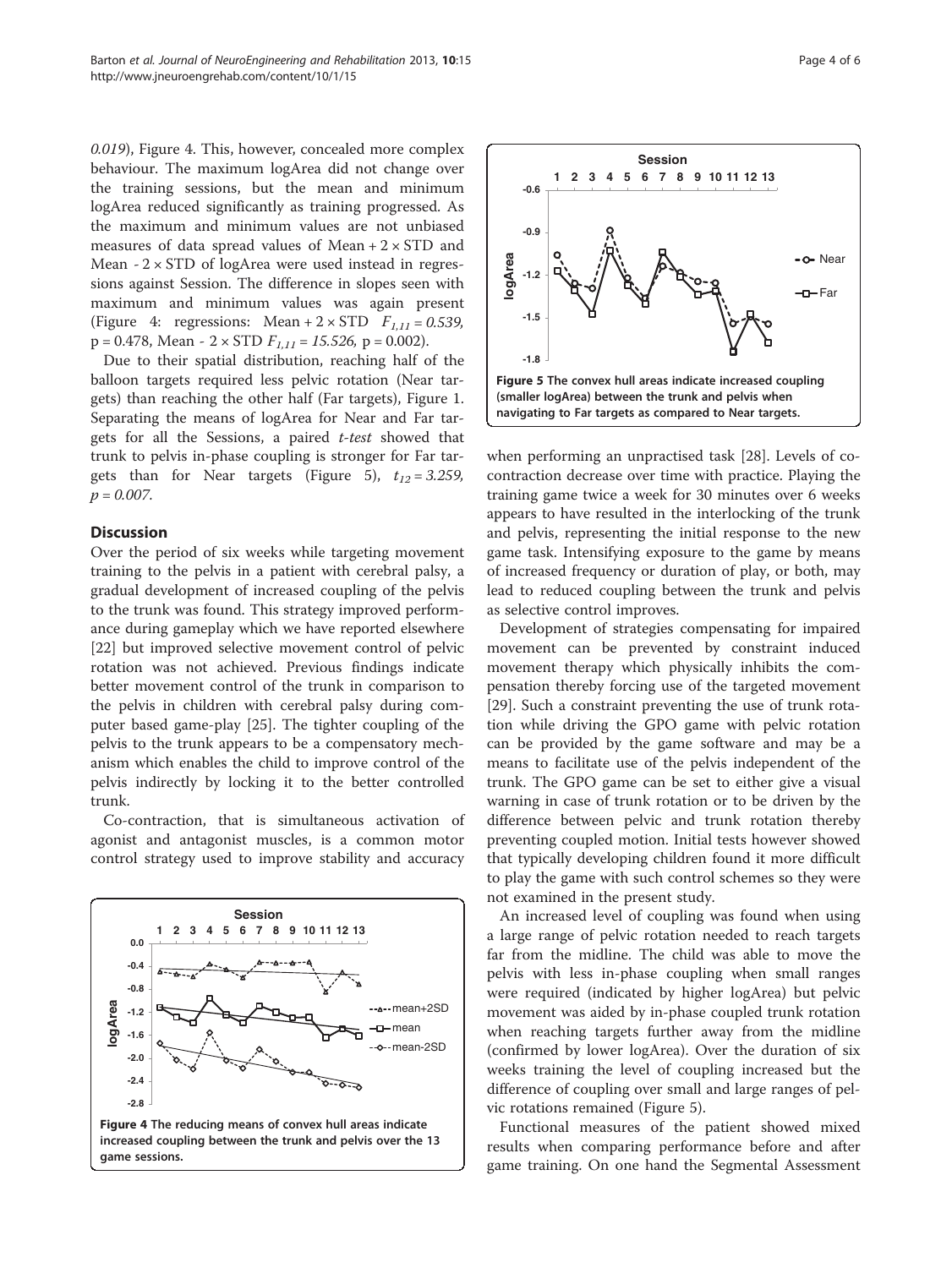<span id="page-4-0"></span>of Trunk Control scores increased (SATCo Static: $2 \rightarrow 4$ Active: $1 \rightarrow 1$  Reactive: $NA \rightarrow 2$  [[30\]](#page-5-0)), the child's parents commented on improved sitting posture and the swimming coach reported "improvements" in swimming. On the other hand an objective evaluation of the patient's deviation from normality using the Gait Deviation Index [[31\]](#page-5-0) showed negligible changes in gait (75.6  $\rightarrow$  75.0).

# Conclusions

Our case study of a child with cerebral palsy diplegia demonstrated that control was translated from the trunk to the pelvis through tighter coupling over six weeks training consisting of thirteen game sessions. Increased exposure to the game is expected to lead to reduction of coupling due to reduced co-contraction in muscles linking the trunk and pelvis as selective control improves. The Goblin Post Office game has means to facilitate selective control of the pelvis and this might reduce the time needed to achieve improved selective movements. Pelvic rotation is helped more by trunk rotation at the ends of the pelvic rotation range due to mechanical constraints and so training of selective pelvic control is likely to be more productive near to the neutral orientation.

#### Competing interests

The first two authors have received financial support from Motek Medical (Amsterdam, The Netherlands) to attend user group meetings and scientific conferences. Their host university would receive a proportion of the income Motek Medical generates by sale of the Goblin Post Office game.

#### Authors' contribution

GJB conceived the study and drafted the manuscript. MBH participated in the design of the study and performed the statistical analysis. RJF carried out the data collection and analysis and helped to draft the manuscript. GJB, MBH and RJF developed the Goblin Post Office game with contribution from GH and PBB on the conceptual and practical aspects of targeted training. All authors read and approved the final manuscript.

#### Acknowledgements

This project was funded by The WellChild Trust and Alder Hey Children's NHS Foundation Trust.

#### Author details

<sup>1</sup>Research Institute for Sport and Exercise Sciences, Liverpool John Moores University, Byrom Street, Liverpool L3 3AF, UK. <sup>2</sup>North West Movement Analysis Centre, Alder Hey Children's NHS Foundation Trust, Eaton Road, Liverpool L12 2AP, UK. <sup>3</sup>The Movement Centre, Robert Jones and Agnes Hunt Hospital, Oswestry SY10 7AG, UK.

#### Received: 16 March 2012 Accepted: 5 February 2013 Published: 7 February 2013

#### References

- 1. Perry J: Gait analysis: normal and pathological function. Thorofare, NJ: SLACK-Inc.; 1992.
- 2. Allum JH, Bloem BR, Carpenter MG, Hulliger M, Hadders-Algra M: Proprioceptive control of posture: a review of new concepts. Gait Posture 1998, 8:214–242.
- 3. Keshner EA, Woollacott MH, Debu B: Neck, trunk and limb muscle responses during postural perturbations in humans. Exp Brain Res 1988, 71:455–466.
- 4. Allum JH, Honegger F, Acuña H: Differential control of leg and trunk muscle activity by vestibulo-spinal and proprioceptive signals during human balance corrections. Acta Otolaryngol 1995, 115:124–129.
- 5. Forssberg H, Hirschfeld H: Postural adjustments in sitting humans following external perturbations: muscle activity and kinematics. Exp Brain Res 1994, 97:515–527.
- 6. Leetun DT, Ireland ML, Willson JD, Ballantyne BT, Davis IM: Core stability measures as risk factors for lower extremity injury in athletes. Med Sci Sports Exerc 2004, 36:926–934.
- 7. Zazulak BT, Hewett TE, Reeves NP, Goldberg B, Cholewicki J: The effects of core proprioception on knee injury: a prospective biomechanicalepidemiological study. Am J Sports Med 2007, 35:368–373.
- 8. Bruijn S, Lamoth C, Kingma I, Meijer O, van Dieën J: Coordination between pelvis, thorax and leg movements in gait. Gait Posture 2006, 24(S2):S10–S11.
- 9. Bruijn SM, Meijer OG, van Dieën JH, Kingma I, Lamoth CJC: Coordination of leg swing, thorax rotations, and pelvis rotations during gait: The organisation of total body angular momentum. Gait Posture 2008, 27:455–462.
- 10. Lamoth CJC, Beek PJ, Meijer OG: Pelvis-thorax coordination in the transverse plane during gait. Gait Posture 2002, 16:101–114.
- 11. Lamoth CJC, Daffertshofer A, Meijer OG, Beek PJ: How do persons with chronic low back pain speed up and slow down? Trunk-pelvis coordination and lumbar erector spinae activity during gait. Gait Posture 2006, 23:230–239.
- 12. Lamoth CJC, Meijer OG, Daffertshofer A, Wuisman PIJM, Beek PJ: Effects of chronic low back pain on trunk coordination and back muscle activity during walking: changes in motor control. Fur Spine 2006, 15:23-40.
- 13. Gage JR, Novacheck TF: An update on the treatment of gait problems in cerebral palsy. J Pediatr Orthop B 2001, 10:265–274.
- 14. Aruin AS: Knee position feedback: Its effect on management of pelvic instability in a stroke patient. Disabil Rehabil 2000, 22:690–692.
- 15. Janssen LJF, Verhoeff LL, Horlings CGC, Allum JHJ: Directional effects of biofeedback on trunk sway during gait tasks in healthy young subjects. Gait Posture 2009, 29:575–581.
- 16. Bryanton C, Bosse J, Brien M, McLean J, McCormick A, Sveistrup H: Feasibility, motivation, and selective motor control: Virtual reality compared to conventional home exercise in children with cerebral palsy. Cyberpsychol Behav 2006, 9:123–128.
- 17. Deutsch JE, Latonio J, Burdea GC, Boian R: Post-stroke rehabilitation with the Rutgers ankle system: A case study. Presence-Teleop Virt 2001, 10:416–430.
- 18. Holden MK: Virtual environments for motor rehabilitation: review. Cyberpsychol Behav 2005, 8:187–211. discussion 212–189.
- 19. You SH, Jang SH, Kim YH, Kwon YH, Barrow I, Hallett M: Cortical reorganization induced by virtual reality therapy in a child with hemiparetic cerebral palsy. Dev Med Child Neurol 2005, 47(9):628-635.
- 20. Hawkins PJR, Hawken MB, Barton GJ: Effect of game speed and surface perturbations on postural control in a virtual environment, Proceedings of the 7th ICDVRAT with ArtAbilitation: 8–11 September 2008; Maia & Porto. Reading, United Kingdom: ICDVRAT; [http://www.](http://www.icdvrat.reading.ac.uk/2008/index2008.htm) [icdvrat.reading.ac.uk/2008/index2008.htm.](http://www.icdvrat.reading.ac.uk/2008/index2008.htm)
- 21. Barton GJ: Virtual rehabilitation a focus on movement function. Biomech Hung 2009, 2/2:7–14.
- 22. Barton GJ, Hawken MB, Foster RJ, Holmes G, Butler PB: Playing the goblin post office game improves movement control of the core: a case study, Proceedings of the international conference on virtual rehabilitation; 27–29 June 2011; Zurich. [http://dx.doi.org/10.1109/](http://dx.doi.org/10.1109/ICVR.2011.5971811) [ICVR.2011.5971811](http://dx.doi.org/10.1109/ICVR.2011.5971811).
- 23. Foster RJ, Hawken MB, Barton GJ: Movement co-ordination of the pelvis in a virtual game environment. Gait Posture 2008, 28S:S10–S11.
- 24. Barton GJ: Virtual rehabilitation in cerebral palsy. J Sports Sci 2009, 27S1:S3.
- 25. Barton GJ, Hawken MB, Butler P, Holmes G, Foster RJ: Movement control of the trunk and pelvis in cerebral palsy diplegia. Gait Posture 2009, 30(S1):147–148.
- 26. Butler PB, Major RE: The learning of motor control. Biomechanical considerations. Physiother 1992, 78:1-6.
- 27. Palisano R, Rosenbaum P, Walter S, Russell D, Wood E, Galuppi B: Development and reliability of a system to classify gross motor function in children with cerebral palsy. Dev Med Child Neurol 1997, 39(4):214–223.